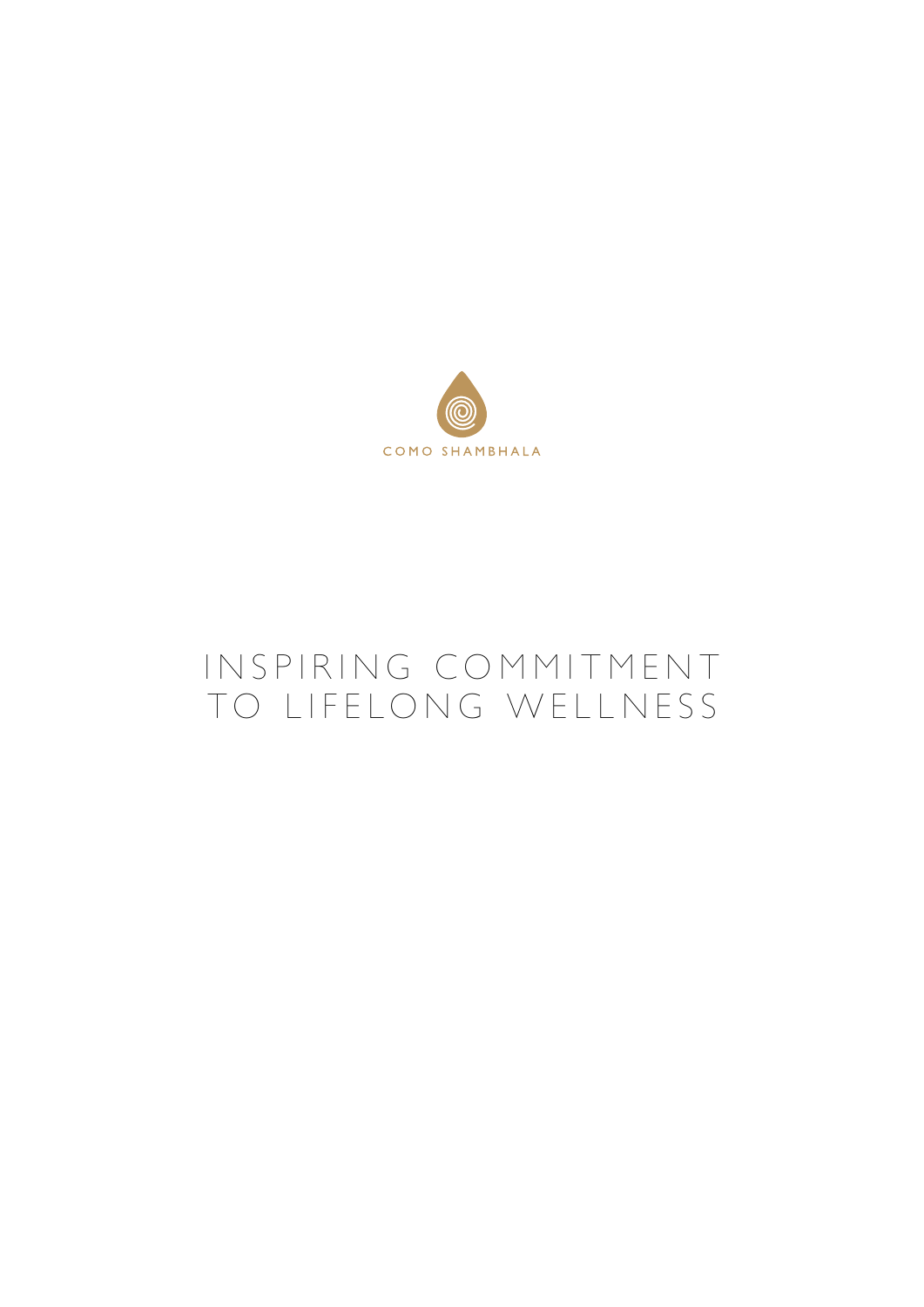### Admission

All COMO Parrot Cay guests aged 16 and older have complimentary use of COMO Shambhala's wellness facilities including the fitness centre, locker rooms, outdoor jacuzzi, sauna, steam room and swimming pool. For treatment requests for guests under the age of 16 years, please see our COMO Shambhala Wellness reception team for details and reservations.

### Reservations

Reservations can be made at the COMO Shambhala Wellness reception or by dialling guest services on your in-room telephone. If calling from outside COMO Parrot Cay, you can dial +1 649 339 7788. We suggest that you schedule your appointments in advance to obtain your preferred time. We always try our best to accommodate requests for individual therapists and specialists based upon their availability.

# Hours of Service

COMO Shambhala : 9.00am – 9.00pm

Fitness Centre: 24 hours

All in-room treatments during opening hours incur an additional charge of US\$120. Should you wish to schedule a treatment outside of our usual hours, please contact the COMO Shambhala Wellness reception team in advance for arrangement. Treatments will be charged at double the usual rate for appointments made outside of our usual hours.

### Arrival

We recommend that you arrive at least 15 minutes prior to your appointment time in order to relax and enjoy our facilities. Arriving late will limit the time of your treatment. For your first visit to COMO Shambhala, you will be asked to complete a brief, confidential client form. This is to check for contraindications to any treatments.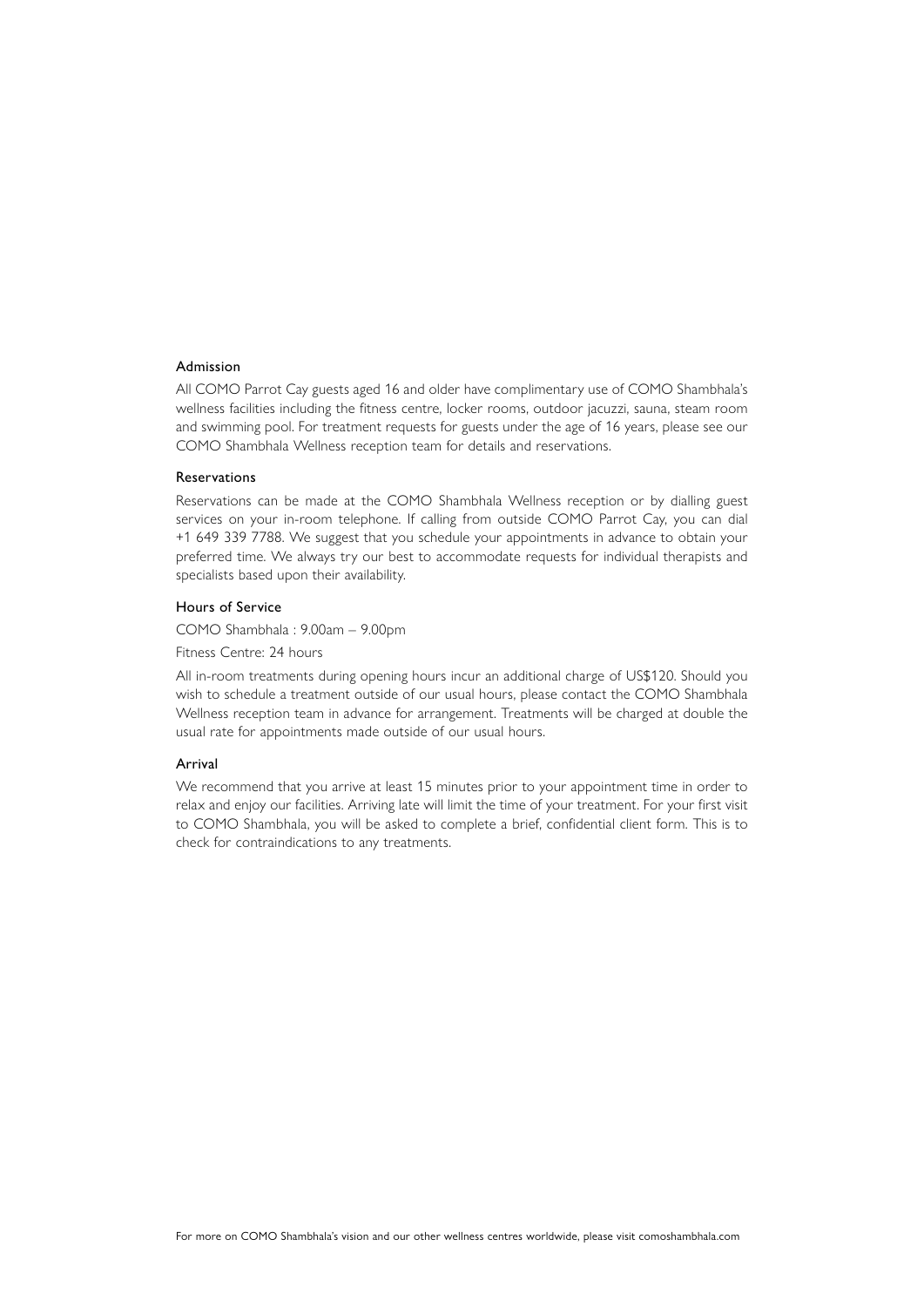# Cancellation Policy

Should you wish to cancel an appointment, please let us know at least four hours beforehand or a full cancellation fee will be charged. No-shows will be also charged at the full treatment price.

### Valuables

Whilst locker facilities are provided, we advise you not to bring any valuables during your visit. COMO Parrot Cay accepts no responsibility for the loss of money or valuables of any kind.

### **Gratuities**

In appreciation of outstanding service, gratuities for staff may be left at your discretion. For your convenience, gratuities may be charged directly to your room.

# Charges

All services are subject to 10 per cent service charge and 12 per cent government tax.

# Gift Certificates

Gift an indulgent wellness experience at COMO Shambhala. Choose from the complete menu of available wellness treatments, or give the gift of choice and purchase a gift certificate.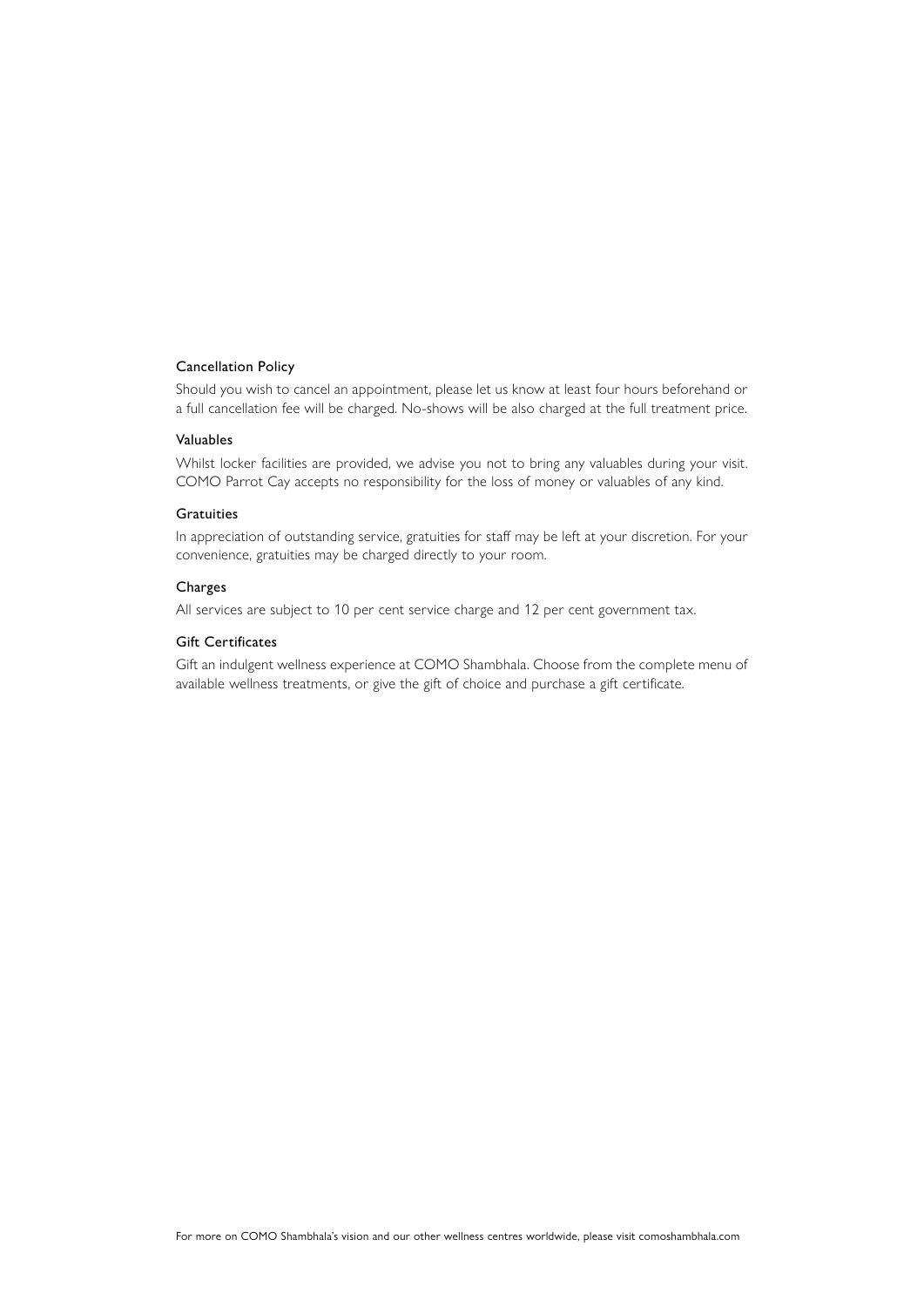# MASSAGE THERAPY

COMO Shambhala offers carefully curated massage therapies. Our experts are trained in a variety of Asian techniques ranging from the relaxing to the invigorating.

### COMO Shambhala Massage

The nurturing COMO Shambhala Massage is our signature massage that uses our blended massage oils to completely calm the mind and gently rejuvenate the body. This is an ideal massage for those making a commitment to improve their general wellbeing as it helps to rebalance both body and mind.

75 minutes US\$225

90 minutes US\$260

\*Our COMO Shambhala therapists have been trained and are accredited by Wellness for Cancer to work with individuals touched by cancer. Please let us know if you would like a modified treatment.

### Deep Tissue Massage

COMO Shambhala's restorative Deep Tissue Massage relaxes the body and allows for the release of deeply held patterns of tension. The techniques used during this treatment all help to increase blood and lymph flow, so muscles can once again operate at full capacity. 75 minutes US\$240 90 minutes US\$275

#### Indonesian Massage

This authentic Indonesian Massage uses our signature blended oil to help rejuvenate the body. Our experts incorporate both rolling and kneading strokes, providing a good therapeutic workout and inducing deep relaxation.

75 minutes US\$225 90 minutes US\$260

### Prenatal Massage

Our Prenatal Massage is a specially designed treatment for all stages of pregnancy after the first trimester. It includes a footbath, full body massage and relaxing facial massage. Pregnancy support cushions are used throughout to ensure total comfort. 75 minutes US\$225

90 minutes US\$260

#### Indian Head Massage

Beginning in a seated position, our Indian Head Massage helps relieve stress-induced tension in the head, neck and shoulders. A gentle facial massage of the nine Marma facial points is also included. 60 minutes US\$190 75 minutes US\$225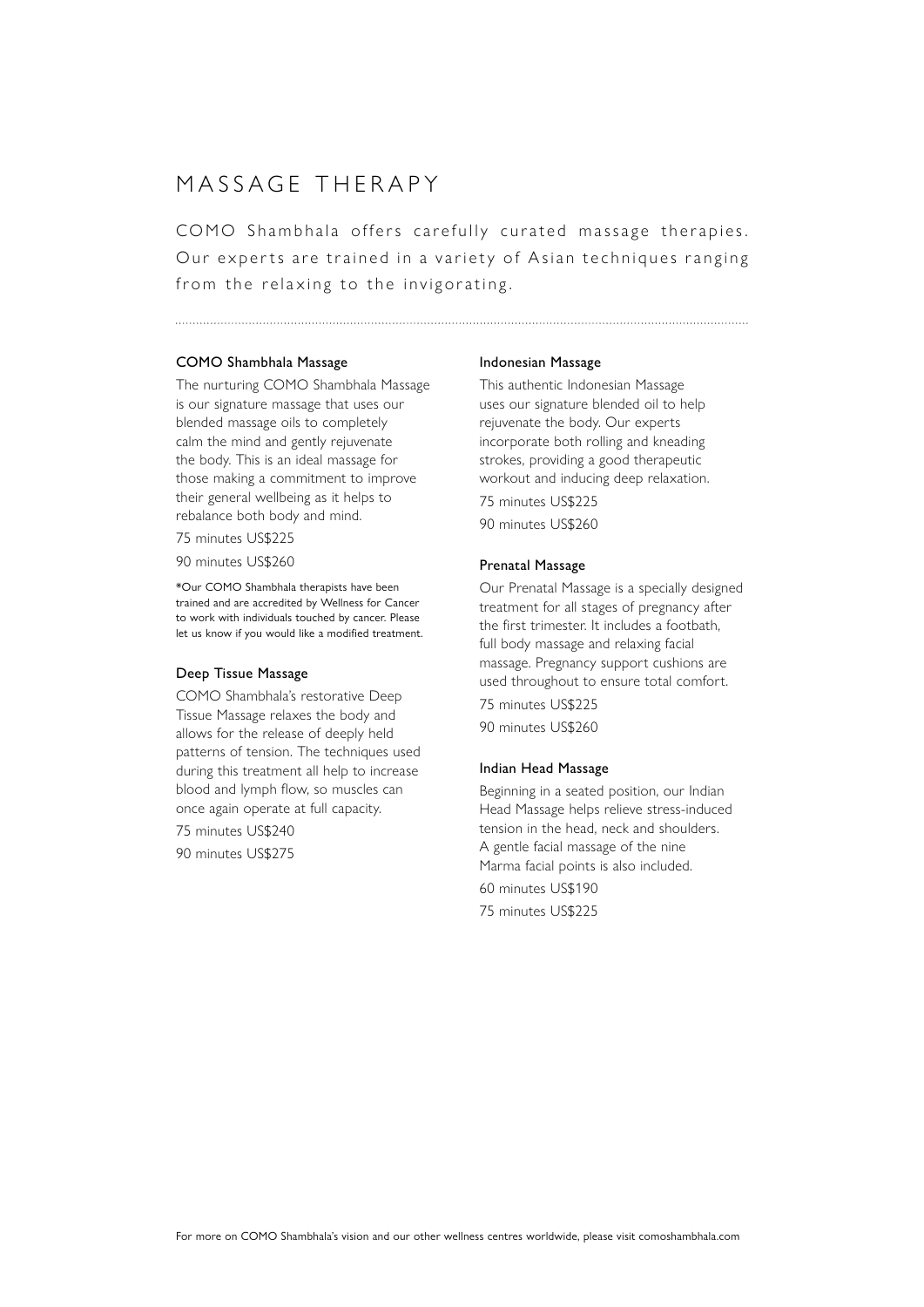# Reflexology

COMO Shambhala therapists use reflexology to help induce deep relaxation. By understanding how the body's organs respond to gentle pressure to reflex points on the feet, our experts can use reflexology to stimulate the body's natural healing processes. This is an especially nurturing treatment after a day's travelling or walking. 60 minutes US\$190

# Thai Massage

Thai Massage assists in unblocking trapped energy and improves vitality. With this type of healing treatment – sometimes known as passive yoga – our expert COMO Shambhala therapists manoeuvre your body into yoga-like stretching positions, applying pressure along the meridians and mobilising joints. No oil is used during this treatment and Thai pyjamas are provided. 75 minutes US\$225

90 minutes US\$260

### Hot River Stone Massage

COMO Shambhala's Hot River Stone Massage is a powerful therapeutic treatment that uses smooth, warm oiled stones to promote a profound sense of relaxation. Gliding the stones along the muscles, the massage corrects tensions at the deepest level, addressing deepheld muscular knots. The treatment also involves dynamic stretches. 90 minutes US\$285

### Manual Lymphatic Drainage

Manual lymphatic drainage (MLD) is a type of gentle massage designed to encourage lymph drainage, carrying toxins and waste away from the tissues, aiding the body's natural detoxification process. 75 minutes US\$240 90 minutes US\$275

### Couple Massage Workshop

A private couple's massage class, teaching you the skills you need to benefit from this centuries-old healing tradition at home.

Our massage therapist will teach you both chair-based and massage bed techniques, explaining the anatomy of the back and the key areas to target. You will be shown each massage sequence in detail, before getting the opportunity to practice on each other. A back muscle anatomy card for you to make notes and refer to after the experience

75 minutes US\$300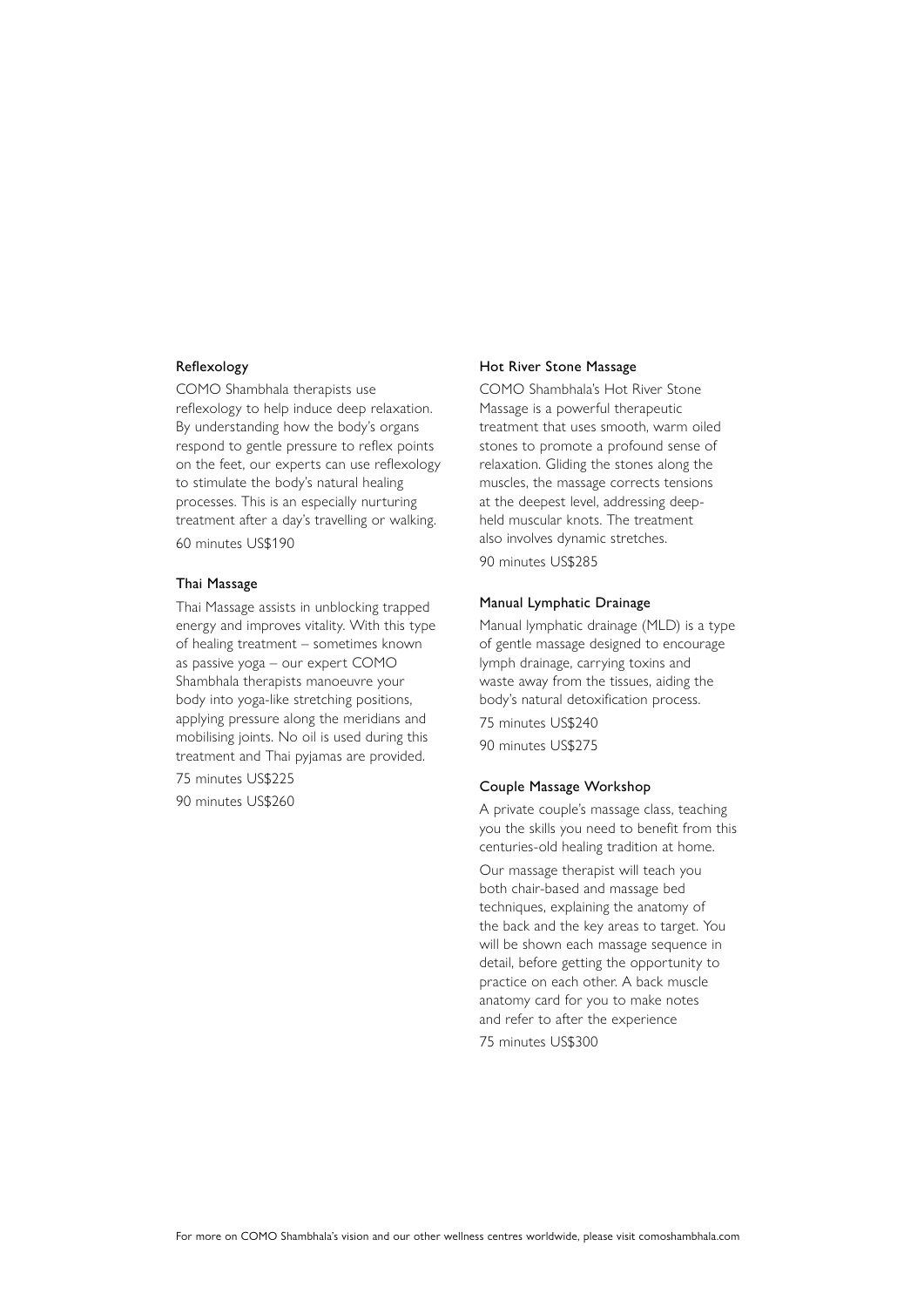# BODY THERAPY

Body therapy at COMO Shambhala comprises a range of treatments that help tone, detoxify and revitalise, while providing a relaxing experience with hands-on healing.

### COMO Shambhala Bath

Our cleansing COMO Shambhala Bath treatment gently exfoliates and softens the skin, leaving you feeling refreshed and relaxed. After dry brushing your body, our expert therapists will apply COMO Shambhala's Body Scrub, combining the exfoliating benefits of sea salt and sugar with a nut oil base, as well as luxurious shea butter. Once this has been absorbed into the skin, enjoy an invigorating bath, before the session concludes with the long calming strokes of our signature COMO Shambhala Massage. 120 minutes US\$285

# Marine Algae Therapy

Our Marine Algae Therapy Wrap contains rich minerals and vitamins to stimulate metabolism and boost circulation. This treatment also includes a gentle massage of the face and head. After a shower, the Marine Algae Therapy Wrap finishes with our signature COMO Shambhala Massage. 120 minutes US\$285

### Dead Sea Mud Therapy

Our nurturing Dead Sea Mud Therapy helps to extract impurities from the skin, while moisturising the body and relieving muscle tension. The warm mud treatment includes a gentle exfoliating scrub, as well as a face and scalp massage. After a shower, the treatment concludes with our nurturing signature COMO Shambhala Massage.

120 minutes US\$285

#### COMO Shambhala Sun Soother

This soothing face and body treatment is designed specifically for use after excessive sun exposure, nourishing and comforting the skin as well as reducing heat and redness.

60 minutes US\$190

90 minutes (with 30 minutes massage) US\$260

#### Rejuvenating Body Treatment

The treatment begins with your therapist explaining the myriad benefits of a few oils, for you to select one based on your needs – which invariably will be linked with your Dosha (an Ayurvedic body profile). This is followed by a soothing Abhyanga back massage using warm herbal oil, a purifying exfoliation, and the application of a herbal body mask. The process will be repeated on the front of your body, before concluding with a therapeutic facial and hydrating massage. 90 minutes US\$275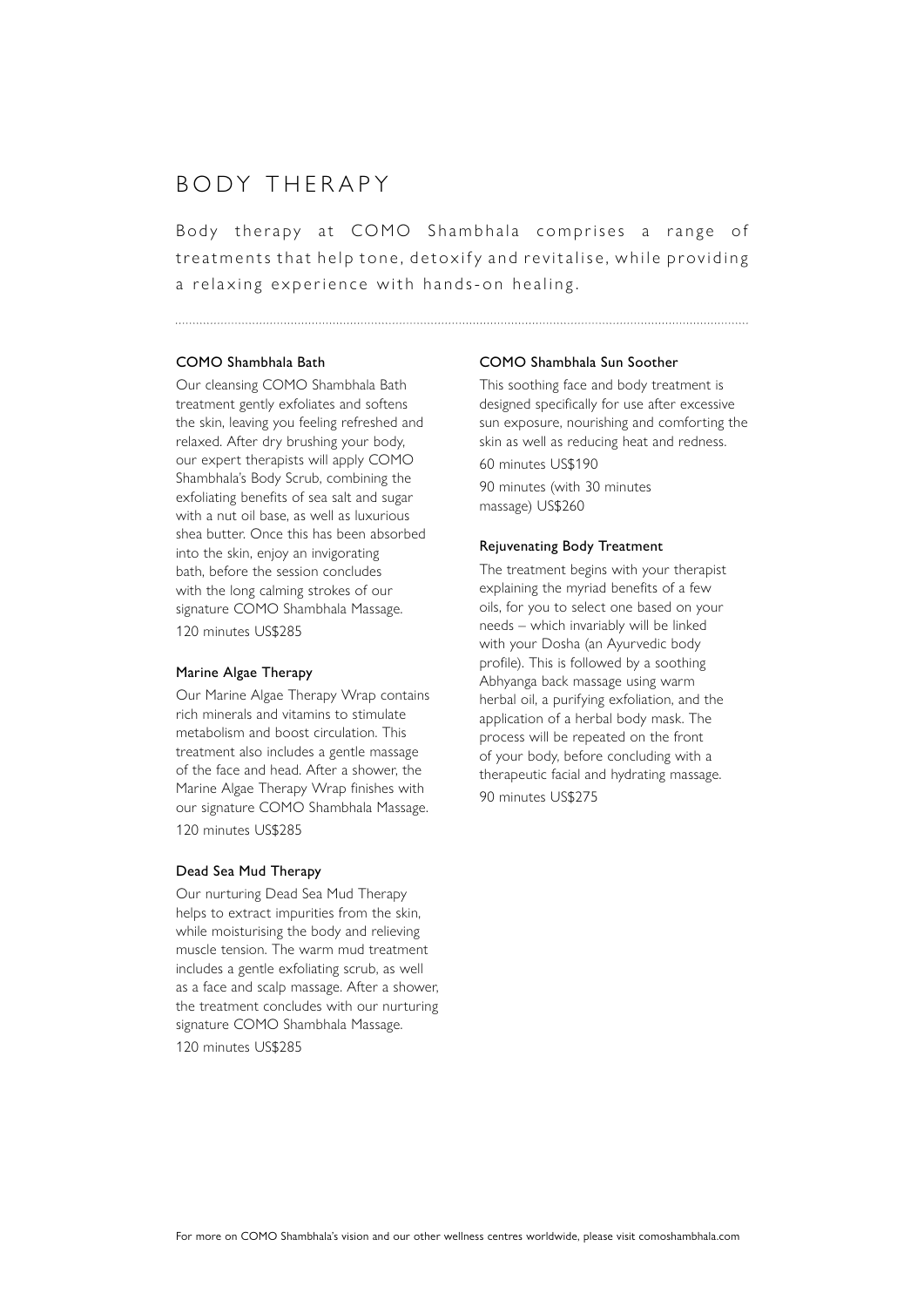# FACIAL CARE

COMO Shambhala offers facial care for every skin type, including non-surgical anti-ageing facials. Through targeted treatments tailored to your own skin care needs, we can help your skin feel firmer and smoother, restoring a youthful glow.

# **SUNDÃRI FACIAL**

Sundãri body and skincare products adhere to Ayurvedic principles based on an ancient eastern philosophy. This is combined with the finest quality ingredients from nature, delivering a holistic approach to wellness that results in outer radiance and inner serenity. Sundãri is an essential part of a lifestyle that enables you to achieve harmony and balance in mind and body.

### Sundãri Age Defying Firming Facial

The Sundãri Age Defying Firming Facial, using the regenerative properties of Gotu Kola, helps to reclaim your skin's youth. Not only does it feel luxurious, Gotu Kola instantly exfoliates, firms and improves tone and texture. 60 minutes US\$190

### Sundãri Intensive Healing Facial

The Sundãri Intensive Healing Facial is suitable for very sensitive skin and utilises the purifying benefits of Neem, known in India as the 'pharmacy tree'. Organic plant extracts are combined with soothing oil to heal, hydrate and firm – restoring balance to sensitive or irritated skin, helping it to regain its youthful glow. 60 minutes US\$190

### Sundãri 'Essential Supplifying' Facial

The Sundãri Essential Supplifying Facial breathes new life into dry or stressed skin with a deeply nourishing and intensely hydrating treatment. The treatment will start with a relaxing Abhyanga back massage, followed by application of Sundãri's Omega3+ complex, using naturally active ingredients to restore lost skin lipids. Skin is left softened and renewed, with a natural glow. 90 minutes US\$245

### Sundãri Beautiful Eyes

The luxurious Sundãri Beautiful Eyes treatment hydrates and firms the delicate eye area. Assisted by penetrating age-defying formulas, this treatment also soothes puffiness, and hydrates and relieves tired eyes. 30 minutes US\$90

### Sundãri Firming Neck Treatment

The Sundãri Firming Neck Treatment helps you reclaim a healthy appearance to the neck area. First, an active exfoliation with enzymes and bamboo extract reduces roughness, uneven pigment and loose skin. Then an energising mask and massage, utilising the rejuvenating effects of Gotu Kola, leaves skin firm, smooth and restored. 30 minutes US\$90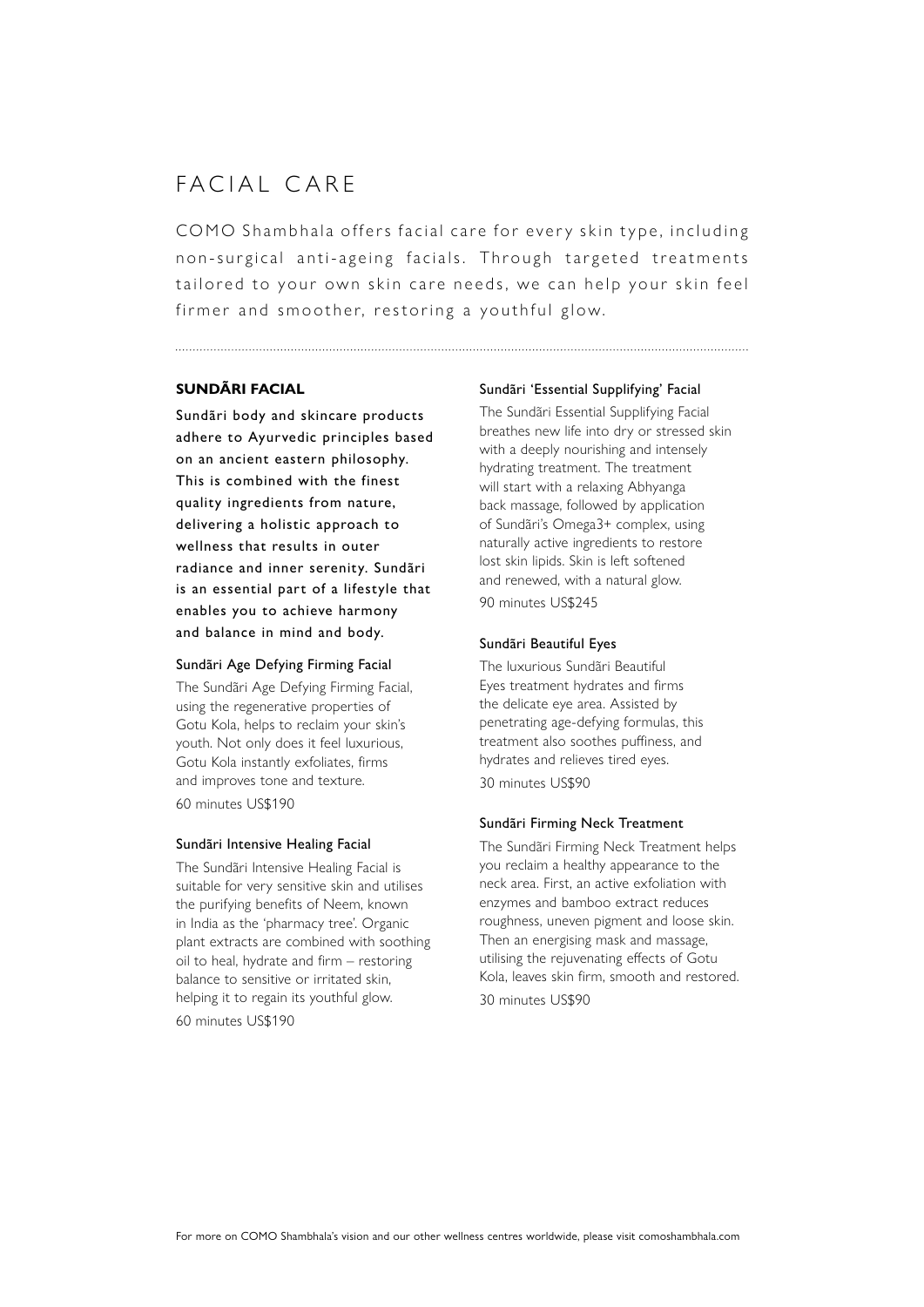# **GUINOT FACIAL**

Developed by Jean-Daniel Mondin, a doctor of pharmaceuticals, Guinot is known for producing marketleading results in skincare and facial therapies. Transmitting energy to the skin, the treatments provide effective absorption of the skincare products for quick and noticeable results. Our Guinot-trained therapists can also prescribe skincare regimes tailored to your skin type.

### Guinot Hydradermie Plus Treatment

This Guinot Hydradermie Plus Treatment involves deep cleansing, purification, oxygenation and hydration to leave skin with a healthy glow. Prescriptive gels to suit your specific needs are applied to your skin, before a mild ionised current helps the gel to penetrate through. The Guinot Hydradermie Plus Treatment also targets the eye and neck areas, with firming and hydrating gels which smooth away the signs of ageing. 90 minutes US\$245

### Guinot Hydradermie Lift

The Guinot Hydradermie Lift lifts and firms the skin. The treatment stimulates the small muscles of the face to give a firmer, more radiant appearance, and also promotes oxygenation to revitalise the skin. 60 minutes US\$190

#### Guinot Hydradermie Lift For The Eyes

The relaxing Guinot Hydradermie Lift for the Eyes helps to reduce puffiness, dark circles and fines lines around the eye area. A mild muscle-stimulating electric current, and application of specific Guinot eye products, make for long-lasting results. 45 minutes US\$90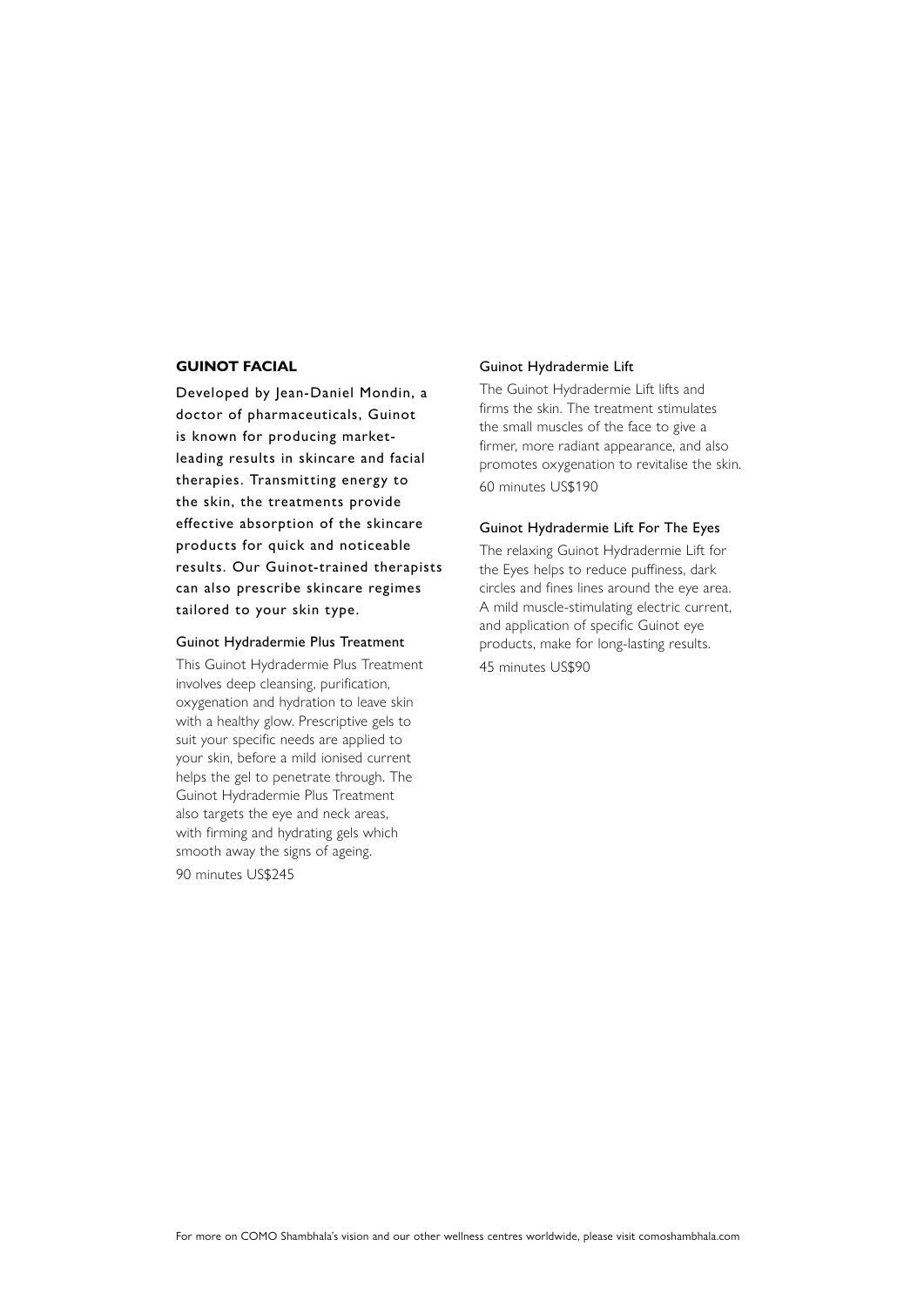### Guinot Aromatic Facial

The Guinot Aromatic Facial uses the natural healing powers of plant extracts to cleanse and nourish the skin. A gentle nourishing mask and facial massage will leave your skin glowing and revitalized, especially for those with dry and sensitive skin, or after excessive sun exposure. 60 minutes US\$190

### Guinot Age Summum

Guinot Age Summum is the pinnacle of anti-ageing treatments, using pure Vitamin C, Hyaluronic Acid and ProCollagen to target the signs of ageing. Active ingredients penetrate the skin using the exclusive Age Summum anti-ageing facial massage. Fine lines and wrinkles are smoothed and the skin's youthful radiance is restored. 60 minutes US\$210

### Guinot Lift Summum

This exclusive firming treatment immediately helps reduce signs of fatigue and ageing, focusing on the face, neck and décolletage. The unique stimulating massage visably lifts and firms while the active ingredient, collagen, helps to improve elasticity. The treatment also diminishes the appearance of fine lines, while the unique face and décolleté masks restore a youthful appearance. 60 minutes US\$210

### Guinot Détoxygène

An exclusive treatment that harnesses the power of nature to detoxify and oxygenate – ideal for city living or suffocated skin. Pro-Oxygen stimulates cellular respiration while the following natural green clay Pro-Oxygen Mask absorbs toxins on the skin's surface. This anti-pollution treatment is designed for dull or lifeless skin and incorporates a Serenity Massage to promote lymphatic drainage, leaving skin fresh and clear. 45 minutes US\$90 60 minutes US\$210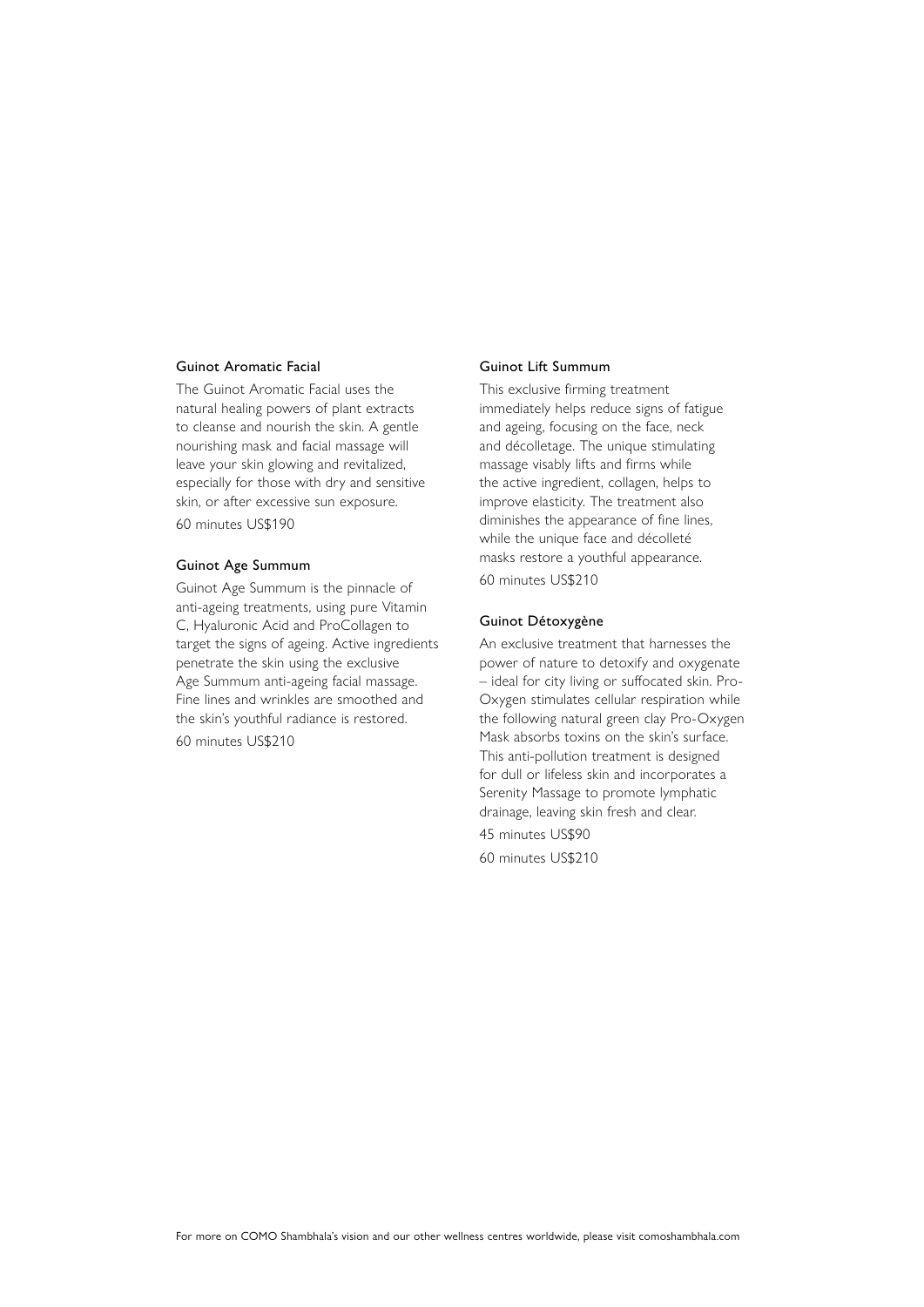# **DR HAUSCHKA FACIAL**

Dr. Hauschka Skin Care has been offering a certified natural skincare line since 1967. Using only pure and ethically-obtained ingredients, the holistic products work in tandem with the experienced touch of our wellbeing experts.

# Dr Hauschka Relaxation Treatment

The Dr. Hauschka Relaxation Treatment helps tension melt away. Tired feet are soothed with an aromatherapy footbath and gentle leg and foot strokes, while arms are stretched to encourage deep breathing and relaxation. Skin is gently cleansed, then given a deeply nurturing custom mask. Signature lymphatic stimulation is performed to help promote internal skin health, relaxation and radiant beauty.

75 minutes US\$210

### Dr Hauschka Cleansing Treatment

The Dr. Hauschka Cleansing Treatment brings clarity to skin that is out of balance, resulting in a healthy even glow. An aromatherapy footbath helps to draw energy and stress from the mind, while herbal-infused steam and a clay face mask lift and remove impurities. Lymphatic stimulation encourages the draining of toxins from the body, leaving you cleansed and revitalised.

75 minutes US\$210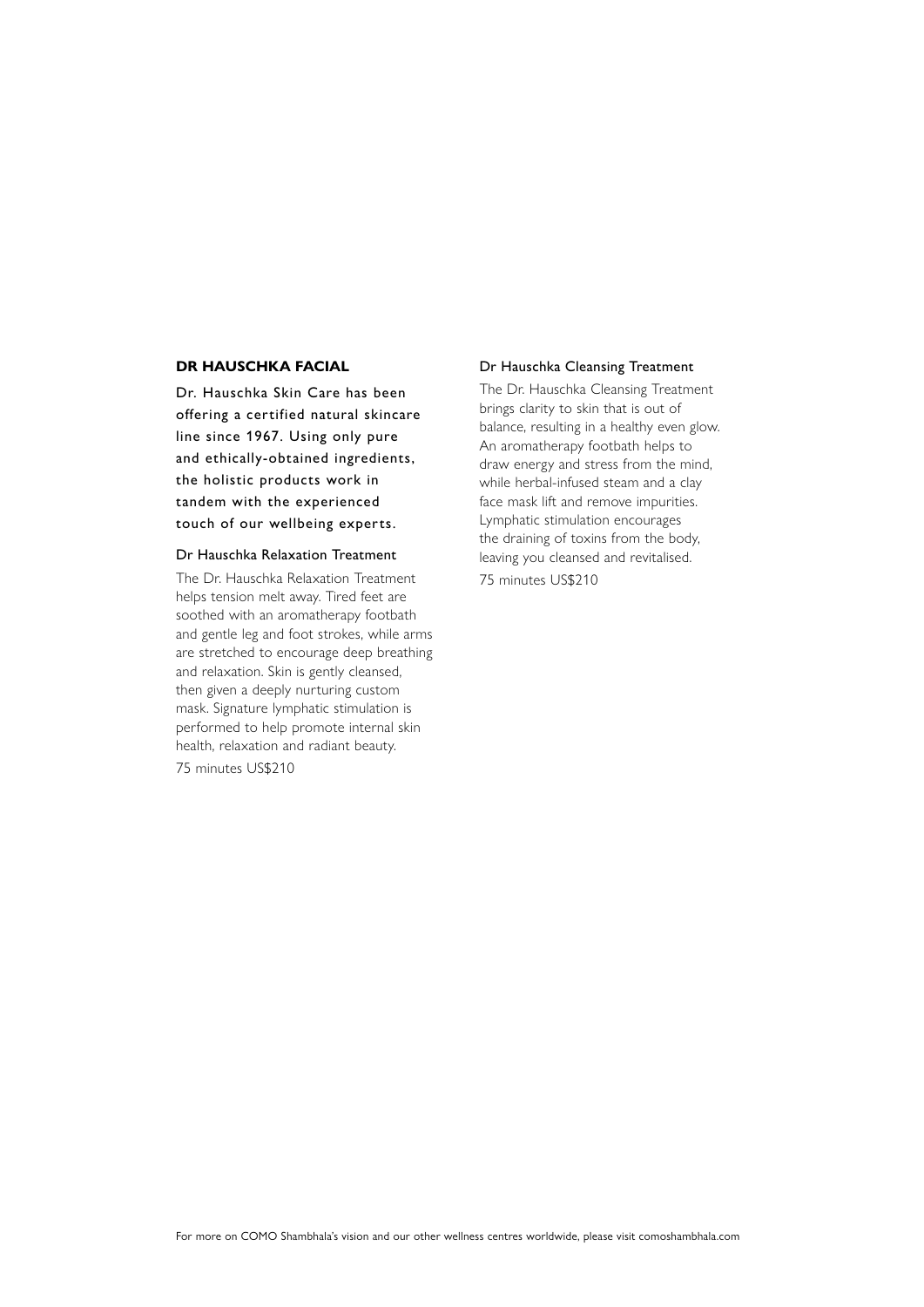# AYURVEDA THERAPY

Ayurveda means 'the science or knowledge of life' and is an ancient system of Indian holistic healthcare. Ayurvedic wellness programmes aim to restore the body to a natural state of equilibrium by rectifying imbalances in the body's three doshas  $-$  vata, pitta and kapha  $-$  that make up the body's constitution. Benefits include weight loss, stress relief and detoxification.

Wherever our Ayurvedic therapies are available, we also have an Ayurvedic Consultant who can prescribe the most appropriate treatments based on a one-on-one consultation with you. He or she will also add nutritionist support in personalised eating plans.

To get the best results, we suggest taking three sessions, as each session will build upon the benefits of the previous one to provide longer-lasting results.

# Abhyanga

Abhyanga is a rhythmic Ayurvedic massage that uses warm herbal oils to help energise the body and improve circulation. As impurities and toxins loosen from the muscles, it helps to enhance the body's immunity while inducing a state of deep relaxation in the mind.

75 minutes (one therapist) US\$250

75 minutes (two therapists) US\$400

### Pizichil

During a Pizichil therapy, warm herbal oil is continuously poured over the entire body. Our COMO Shambhala experts combine this Ayurvedic treatment with a soothing massage to create a rejuvenating therapy that counteracts everyday stress.

75 minutes (one therapist) US\$250 75 minutes (two therapists) US\$435

### Shirodhara

Shirodhara is an Ayurvedic treatment that helps to improve focus, concentration and relaxation. After a gentle massage to the neck and shoulder areas, warm oil is poured in a steady stream over the forehead. This deeply calming practice quiets the mind and the senses, helping to improve mental clarity and comprehension. 60 minutes US\$220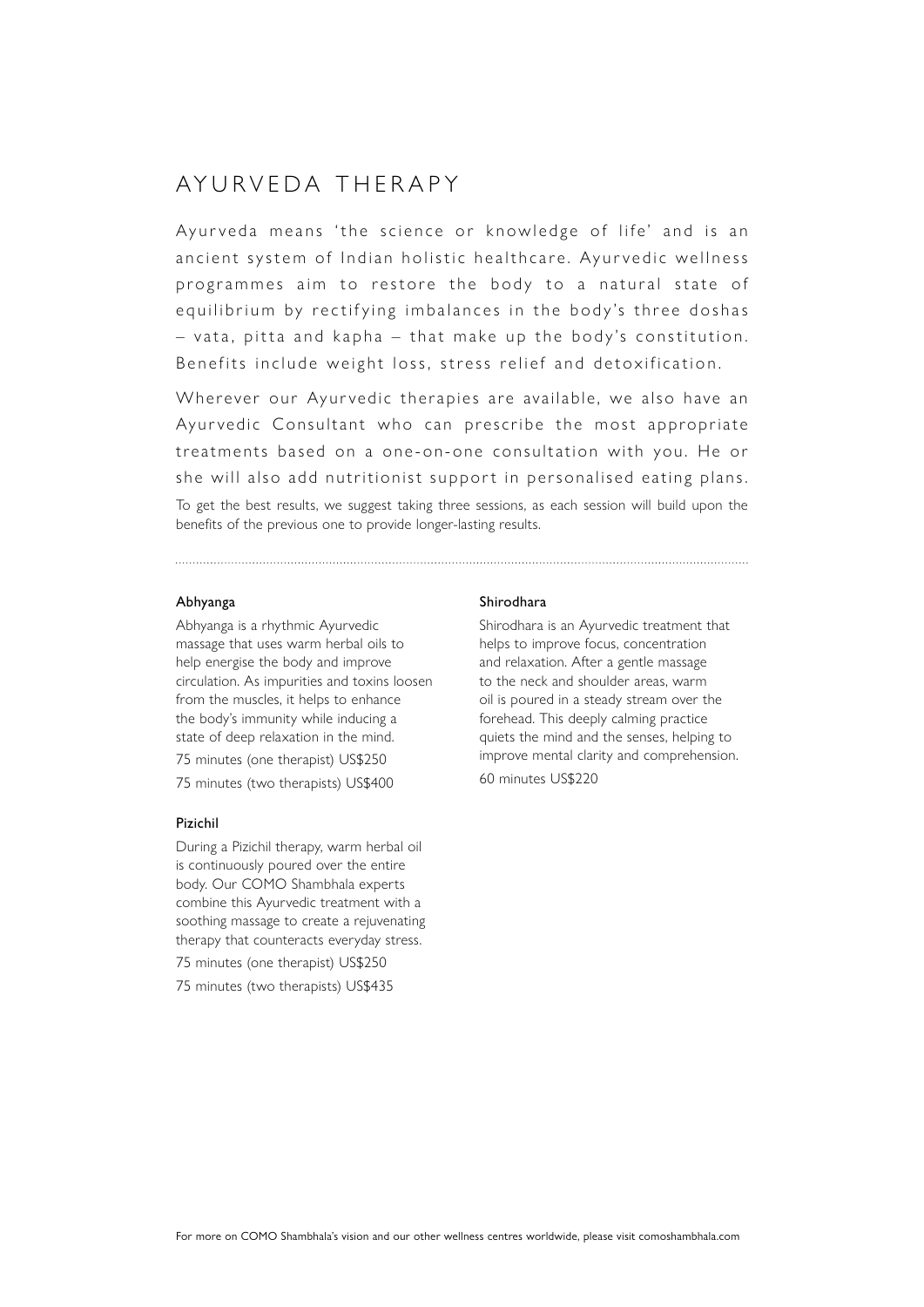# Abhyanga Package – Abhyanga, Swedana, Ubtan and Shirodhara

This trio of Ayurvedic treatments enhances circulation and releases impurities through the skin. An Abhyanga rhythmic massage is combined with a Swedana herbal steam treatment, before concluding with Shirodhara, where COMO Shambhala therapists gently pour warm herbal oil in a steady stream over the forehead, calming the senses while inducing clarity of mind.

90 minutes (two therapists) US\$450

# Pizichil Package – Pizichil, Swedana, Ubtan and Shirodhara

This package of Ayurvedic treatments help to treat stress, anxiety and nervousness. The treatment begins with a Pizichil Massage, where the body is bathed in lukewarm medicated oil. This is combined with a Swedana herbal steam treatment and Ubtan application to enhance circulation and release impurities through the skin. The session concludes with Shirodhara, during which COMO Shambhala therapists gently pour warm herbal oil in a steady stream over the forehead, calming the senses while inducing clarity of mind. 90 minutes (two therapists) US\$485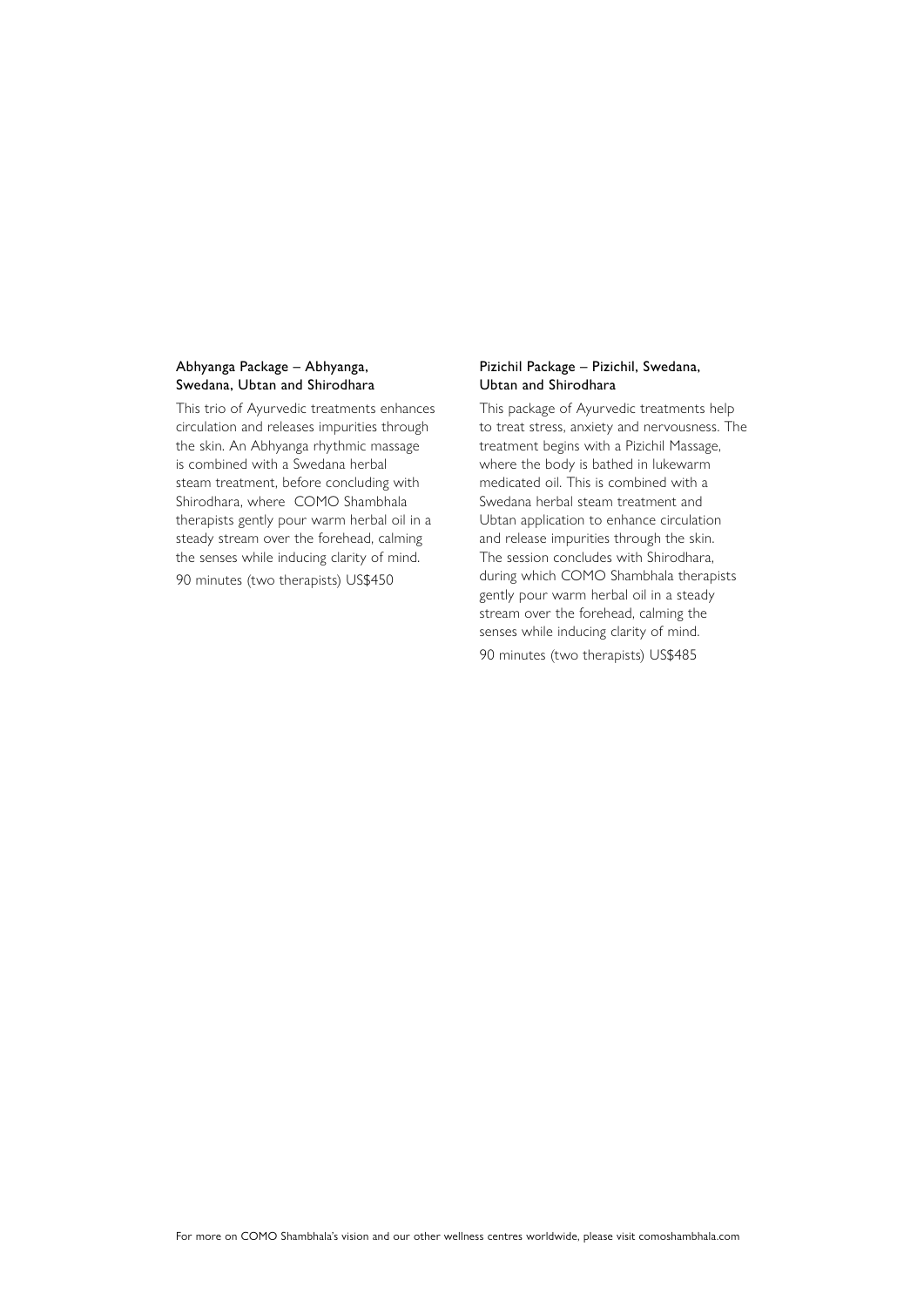# BEAUTY CARE

Our beauty care treatments are designed to refresh you, leaving you with a renewed sense of confidence.

# **WAXING**

We offer a range of hair-removal treatments administered by our expert staff, each one designed to leave skin feeling soft and smooth.

Full Leg US\$75

Half Leg US\$40

Underarm US\$35

Forearm US\$35

Full Arm US\$40

# Back

US\$55

Bikini Line US\$35

# **NAIL CARE**

Nourishing treatments for hands and feet that use soothing massage and gentle scrubs to tidy cuticles and nails.

#### Essential Manicure

A lasting manicure in the colour of your choice. 45 minutes US\$60

### Essential Pedicure

A lasting pedicure in the colour of your choice. 60 minutes US\$75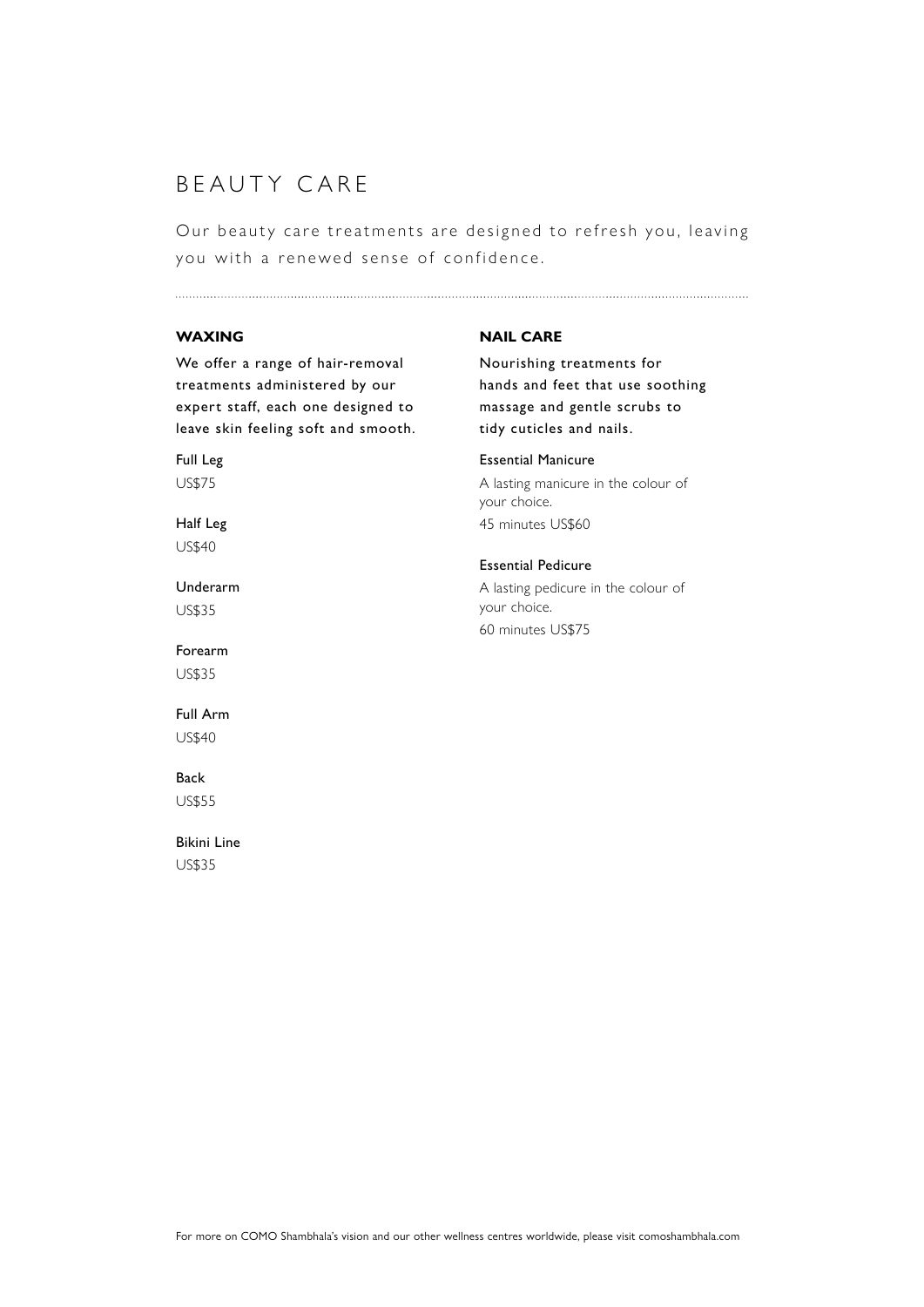# MIND & BODY DISCIPLINE

COMO Shambhala offers a variety of classes and activities. in cluding yoga, Pilates and Physical Activities sessions. In-house guests are welcome to join any of these classes. Our accredited teachers are also available upon request for personal training and private sessions. Please refer to the COMO Shambhala Schedule of Activities or approach our COMO Shambhala Wellness reception team to make your reservation.

# Yoga

Yoga has been practiced for over 5,000 years. It provides a total workout for both body and mind, incorporating strengthening exercises with breathing and meditation techniques. The benefits are myriad, from increased flexibility and muscle tone, to lowered stress levels and blood pressure. Private yoga classes are available on request for beginners to experts, helping to develop a practice that can be incorporated into a daily lifestyle, or to enhance your existing yoga commitment. Our yoga expert works closely with you to design a program for your specific needs. 60 minutes US\$190

60 minutes (couple) US\$220

Additional (third onwards) US\$45 per person

### Family Yoga

This family class incorporates a yoga lesson for two adults and two children over the age of five. Yoga can help improve concentration, stimulate the imagination and release energy in a fun, safe environment. Children will learn about animals, nature and basic anatomy, using animated yoga postures. For teenagers, yoga is a great way to reduce the everyday stress of school, exams and impending adulthood. 60 minutes US\$195 (two adults + two children with age from five years old)

# Meditation

Discover the healing and relaxing power of this ancient therapeutic tradition, through one-on-one sessions. 60 minutes US\$190 60 minutes (couple) US\$220 Additional (third onwards) US\$45 per person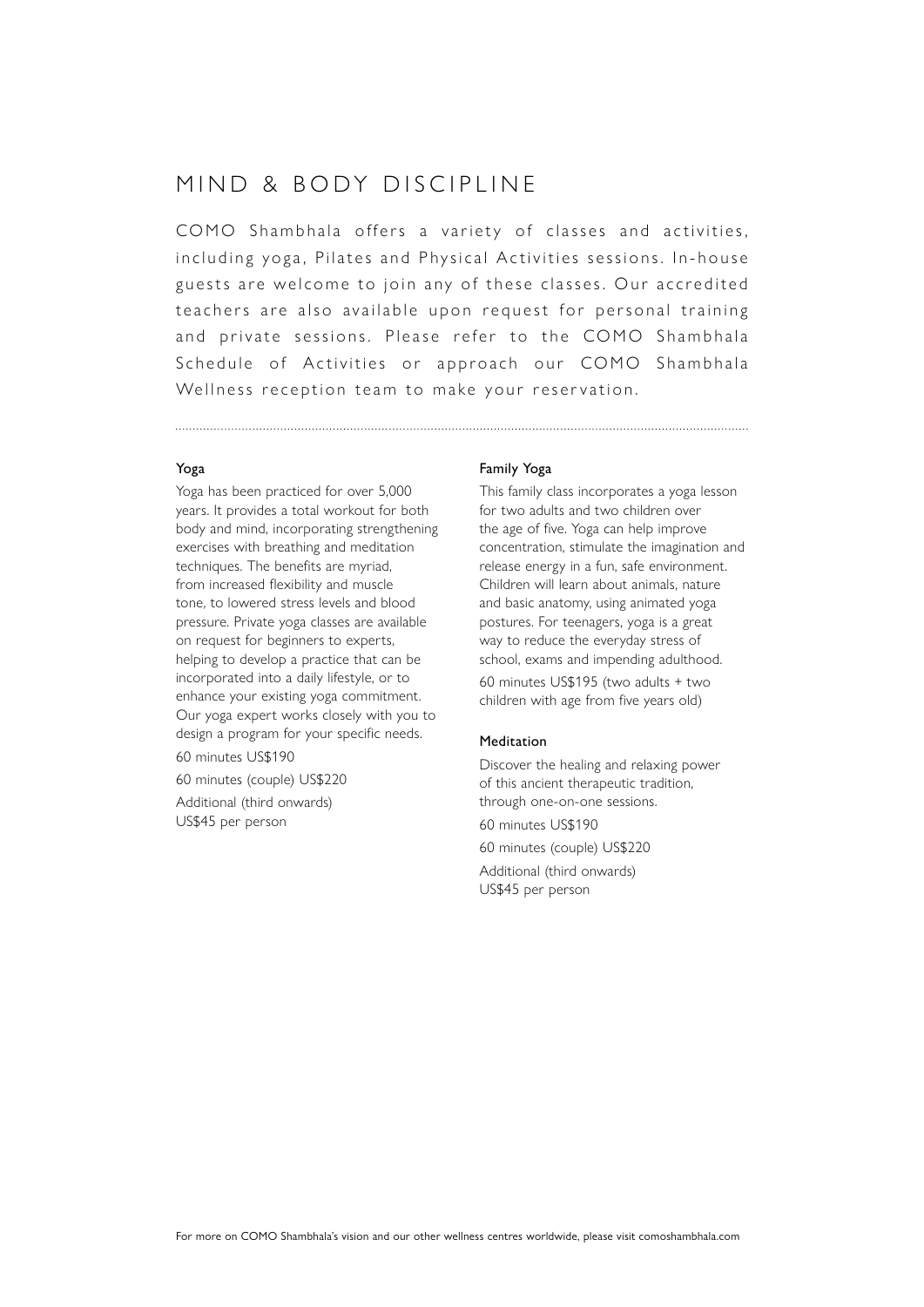### Pranayama

Pranayama is an art that practises breathing control, enabling optimum health and calm by increasing oxygen flow. 60 minutes US\$190

60 minutes (couple) US\$220 Additional (third onwards) US\$45 per person

# Pranayama and Meditation (Combination)

Learn how to breathe effectively with Pranayama – the art of breath control – which enables optimum health by better supplying the body and its various organs with oxygen. Combine this with meditation, which comes easily in the silent environs of the Estate, for a dual practice that has the power to both invigorate the body and relax the mind.

60 minutes US\$190

60 minutes (couple) US\$220 Additional (third onwards) US\$45 per person

### Fitness and Personal Training

Personal training and private fitness sessions are available on request for anyone from beginner to expert level. Our resident fitness instructor works closely with each client to determine specific needs and design a programme best suited to their goals. 60 minutes US\$190 60 minutes (couple) US\$220

### Pilates

Pilates is a gentle form of exercise that assists to improve posture, circulation and flexibility by toning muscles and strengthening the core. It also encourages mind-body balance with calming, regular exercises. Private Pilates sessions are available for beginners to experts, using either the mat or Reformer styles to enhance existing practice or give an introduction to the Pilates method of exercise.

60 minutes US\$190

60 minutes (couple) US\$220

# Core Connection

A Pilates-based class focusing on strengthening, toning and stretching your midsection, as well as helping you understand the key active muscles that make up the core. 60 minutes US\$190

60 minutes (couple) US\$220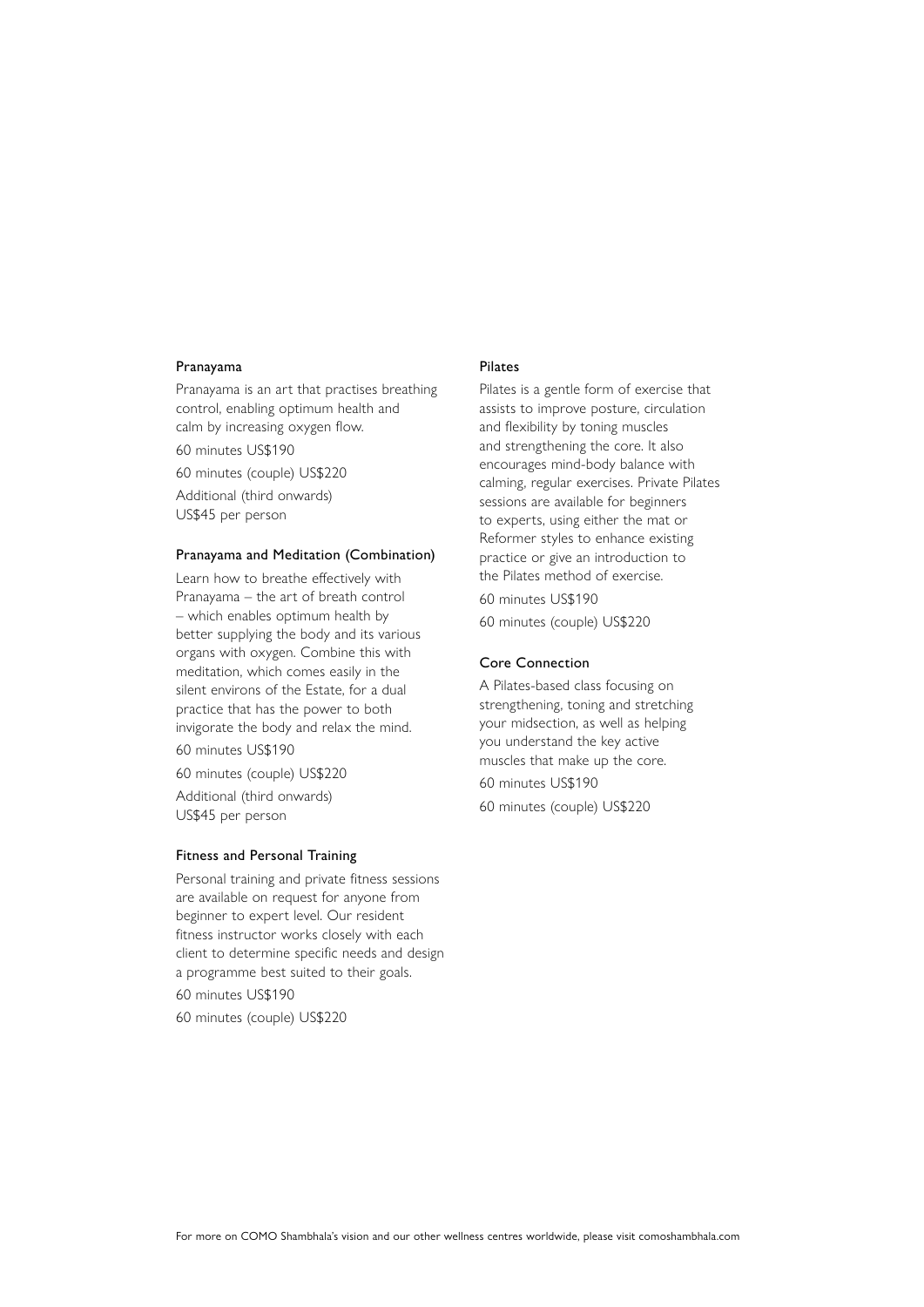# MEN'S MENU

Promoting positive wellbeing is an integral part of COMO Shambhala's philosophy. With this goal front of mind, we have curated this treatment menu to support the needs of men. Treatments have been chosen to relieve tension, increase vitality and induce deep relaxation, encouraging a feeling of wellness from within.

# **MASSAGE THERAPY**

### COMO Shambhala Massage

The nurturing COMO Shambhala Massage is our signature massage that uses our blended massage oils to completely calm the mind and gently rejuvenate the body. This is an ideal massage for those making a commitment to improve their general wellbeing as it helps to rebalance both body and mind.

75 minutes US\$225 90 minutes US\$260

# Deep Tissue Massage

COMO Shambhala's restorative Deep Tissue Massage relaxes the body and allows for the release of deeply held patterns of tension. The techniques used during this treatment all help to increase blood and lymph flow, so muscles can once again operate at full capacity.

75 minutes US\$240

90 minutes US\$275

# Thai Massage

Thai Massage assists in unblocking trapped energy and improves vitality. With this type of healing treatment – sometimes known as passive yoga – our expert COMO Shambhala therapists manoeuvre your body into yoga-like stretching positions, applying pressure along the meridians and mobilising joints. No oil is used during this treatment and Thai pyjamas are provided.

75 minutes US\$225 90 minutes US\$260

### Indonesian Massage

This authentic Indonesian Massage uses our signature blended oil to help rejuvenate the body. Our experts incorporate both rolling and kneading strokes, providing a good therapeutic workout and inducing deep relaxation.

75 minutes US\$225 90 minutes US\$260

### Indian Head Massage

Beginning in a seated position, our Indian Head Massage helps relieve stress-induced tension in the head, neck and shoulders. A gentle facial massage of the nine Marma facial points is also included.

75 minutes US\$225 90 minutes US\$260

### Reflexology

COMO Shambhala therapists use reflexology to help induce deep relaxation. By understanding how the body's organs respond to gentle pressure to reflex points on the feet, our experts can use reflexology to stimulate the body's natural healing processes. This is an especially nurturing treatment after a day's travelling or walking. 60 minutes US\$190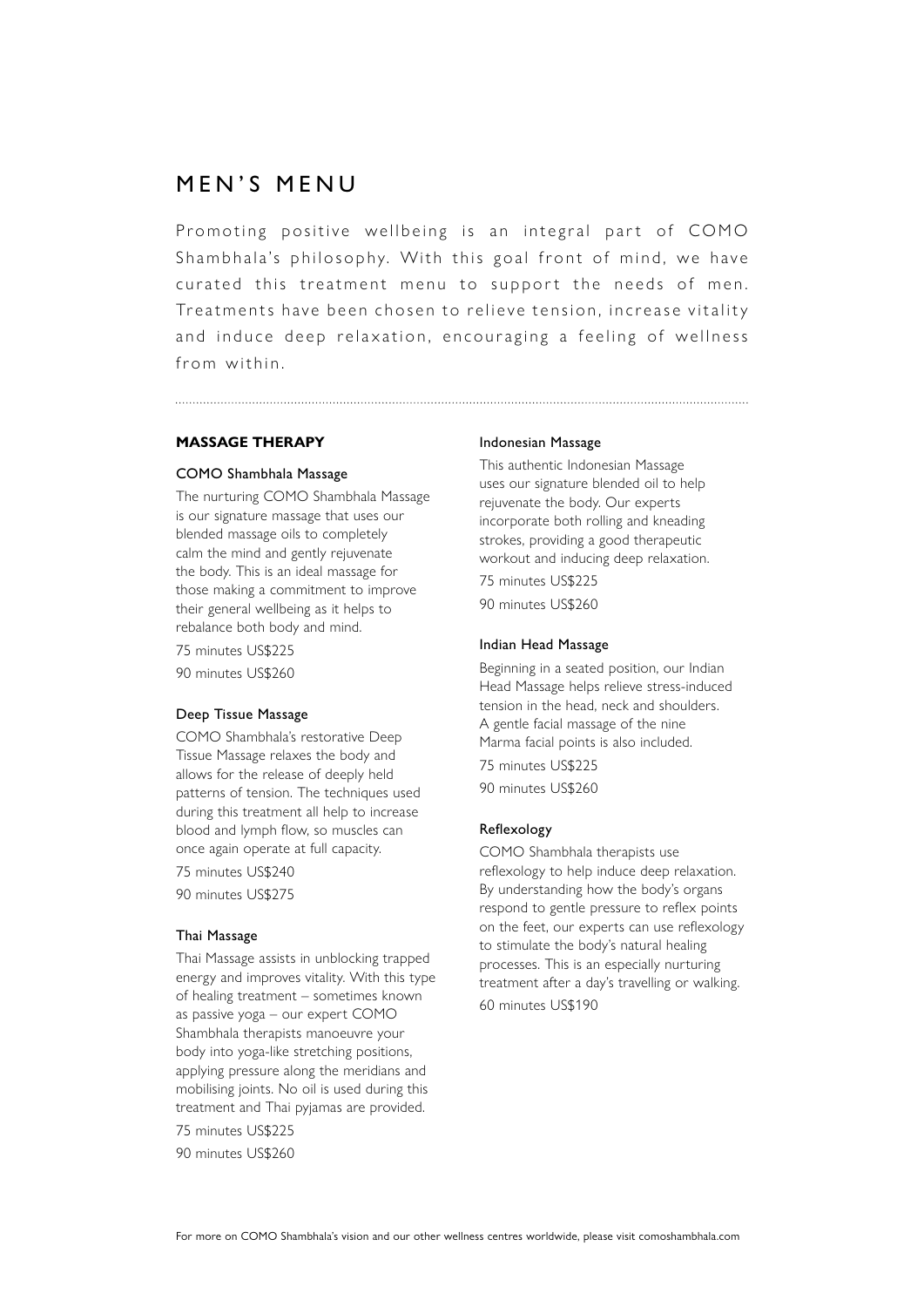# **BODY THERAPY**

# COMO Shambhala Skin Detoxifying **Treatment**

Our COMO Shambhala Skin Detoxifying Treatment helps to detox and revive tired skin, and is designed to improve circulation and skin tone. Using our signature products to exfoliate and moisturise, this therapy stimulates lymph flow to restore a healthy glow. A polish using our salt and sugar scrub is followed by a refreshing shower and then completed with the application of our signature moisturising lotion. The invigorating treatment can be enhanced with the addition of COMO Shambhala Massage to further stimulate the body's natural detoxifying functions. 60 minutes US\$190

90 minutes (with 30 minutes massage) US\$260

120 minutes (with 60 minutes massage) US\$330

# **FACIAL CARE**

### Sundãri Gentlemen's Facial

The Sundãri Gentlemen's Facial is a targeted face, eye and neck treatment for the unique needs of men's skin, using the healing powers of Neem. The skin is infused with nutrients while an intense enzyme exfoliation firms, soothes and hydrates. 75 minutes US\$210

### The Complete Man

This is the ideal treatment experience for men to relieve tension and invigorate the senses. The 90-minute session begins with a back, neck and shoulder massage to alleviate the tension commonly stored in these areas. Then, a 30-minute rehydrating facial to deep cleanse the skin. The treatment finishes with a quick nail tidying. For an extended, 120-minute session, the massage will target the body's deeper tissues for more intense relief.

90 minutes US\$295 120 minutes US\$395

# **NAIL CARE**

Nourishing treatments for hands and feet that use soothing massage and gentle scrubs to tidy cuticles and nails.

### Manicure

This 30-minute manicure provides a soothing treatment for busy hands. It begins with a warm hand soak in aromatic water, followed by a gentle exfoliation and a nail and cuticle tidy. Next, a calming massage will leave hands feeling soft and smooth. 30 minutes US\$60

#### Pedicure

This relaxing 30-minute pedicure comprises a warm foot soak, a gentle exfoliation and a massage using COMO Shambhala blended massage oil – a real treat for active feet. The treatment also includes a nail and cuticle tidy. 30 minutes US\$75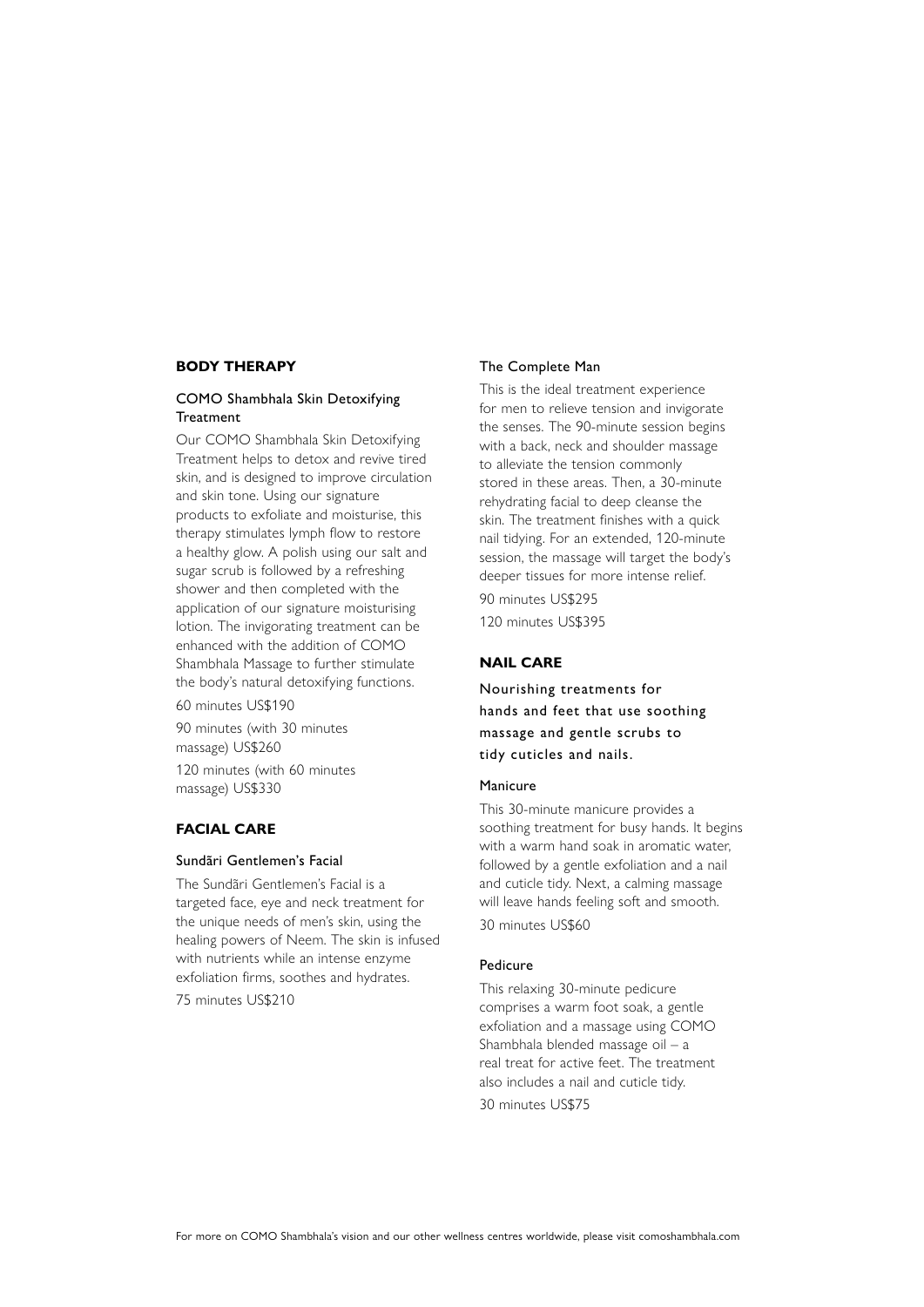# KIDS MENU

Positive wellbeing is important at any age. At COMO Shambhala, our goal is to support children and teenagers to live well, think positively and lead active, enriching lives.

All of our treatments and activities, from massage to yoga, have been curated to specifically benefit the younger body and mind. We aim to reduce stress hormone levels, promote rejuvenating sleep, encourage proper posture and create an environment where younger people can find fulfilment away from technology – helping them discover their joyfulness within.

### COMO Shambhala Massage for Children

This nurturing massage, using our signature blended massage oil, is aimed at calming excited minds and rejuvenating tired bodies – perfect for children in need of a boost. 30 minutes Foot or Back Massage US\$70 45 minutes Full-body Massage US\$105 60 minutes Full-body Massage US\$140

### Cleansing Facial

Specially designed for delicate skin, this treatment provides a light cleanse for young complexions. 30 minutes US\$75

### Children's Manicure

This manicure is a soothing treatment for busy hands, beginning with a warm hand soak in aromatic water, followed by a gentle exfoliation. Next, a calming massage will leave hands feeling soft and smooth. For the finishing touch, children can choose their favourite polish colour to add to their manicured fingernails.

30 minutes US\$45

#### Children's Pedicure

This relaxing pedicure comprises a warm foot soak, a gentle exfoliation and a massage using COMO Shambhala New Skin Oil – a real treat for active feet. Lastly, toenails are filed and painted in your child's favourite colour. 30 minutes US\$55

### Wellness Path For Young Ones

Young ones can get a taste of COMO Shambhala relaxation with this nurturing wellness path, aimed at relaxing the mind and body. They can choose between a 30-minute back massage, foot massage or facial, before enjoying an mini manicure and pedicure. They can also opt to have their nails painted in their favourite colour. 60 minutes US\$125 75 minutes US\$135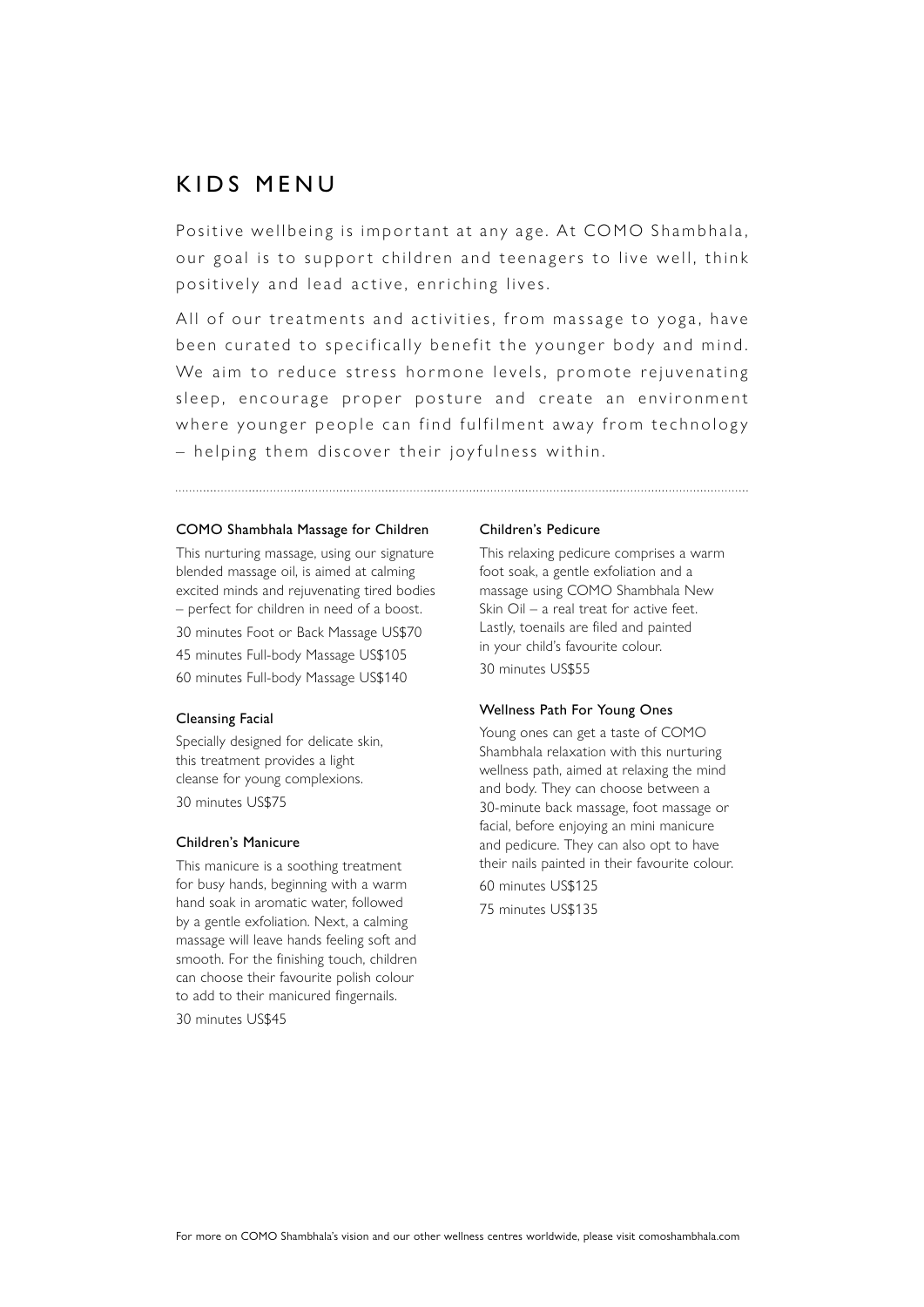# COMO SHAMBHALA PRIVATE SESSIONS FOR CHILDREN

### Children's Yoga

30 minutes US\$70 60 minutes US\$140

### Family Yoga

60 minutes (two adults + two children with age from five years old) US\$195

### Children's Mat Pilates

30 minutes US\$70

60 minutes US\$140

Children must be over eight years old to participate in children's Pilates.

Please note, treatments lasting 30 minutes are for children under the age of 10; treatments lasting 45 minutes and above are for children aged 10 and over.

#### **Terms and conditions**

- To ensure that children do not have adverse reactions to any products used in the treatment, patch tests of products must be conducted three to four hours ahead of the treatment.
- Guests must be aged between five and 15 years old.
- Treatments will be performed in a designated part of COMO Shambhala Retreat.
- Undergarments or disposable underwear must be worn by the minor guest during all treatments.
- A Minor Guest Client Form must be signed by a parent or guardian prior to the treatment.
- A parent or guardian must be present at all times in the treatment room. If the parent or guardian leaves the room then the treatment will stop. However, the full treatment cost will still be charged.